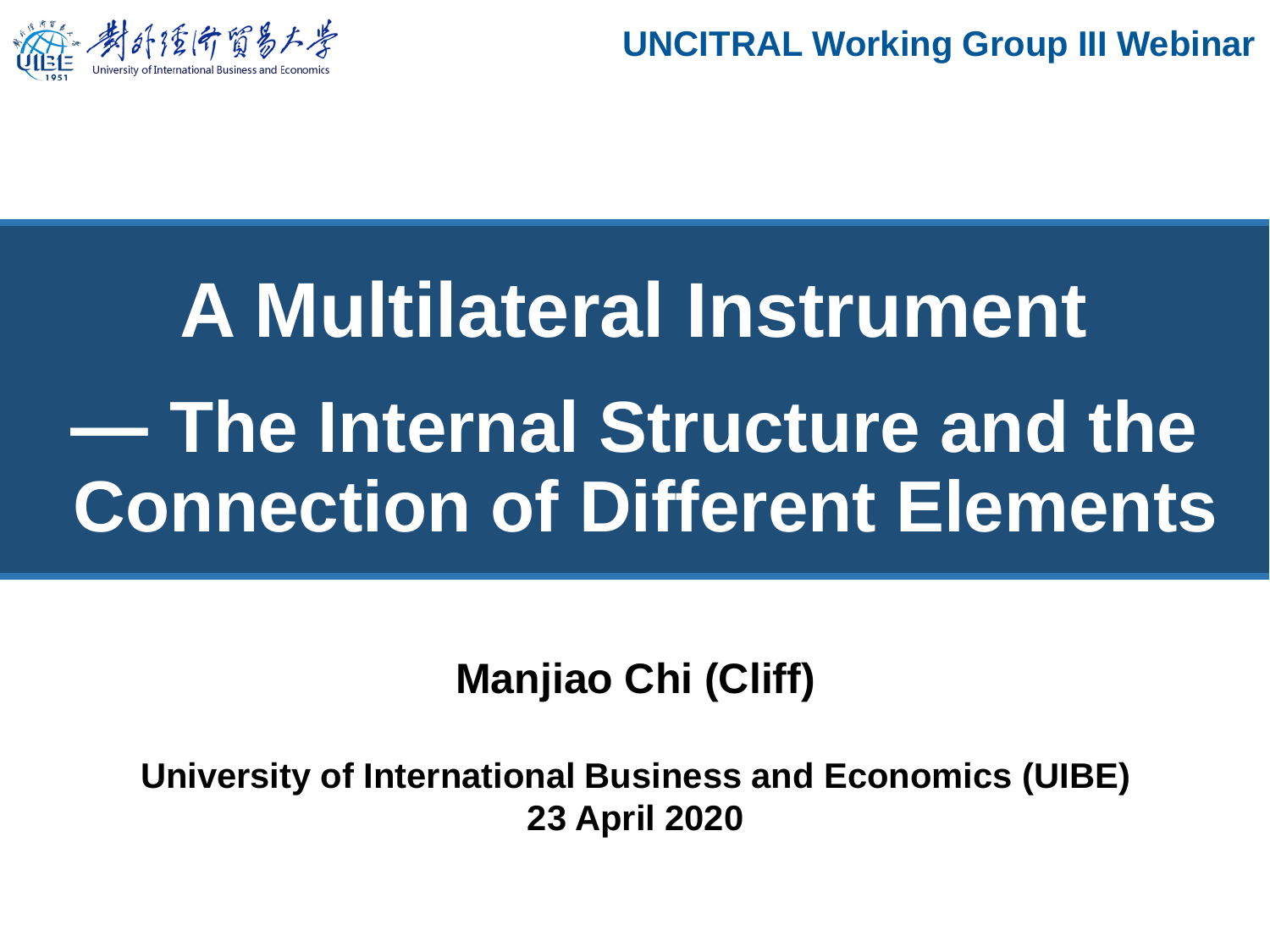Making a multilateral instrument ("MI") is considered as an important way to proceed the ISDS reform, which should be able to provide flexibility to accommodate different ISDS needs of countries. Various proposals have been put forward:

- •A MIC: permanent court for first instance adjudication and an appeal
- •Arbitration (improved) and permanent appeal
- The "suite" approach: different reform options can be pursued independently from one another
- The "blocks" approach: setting out the minimum standards, allow countries to opt-in other options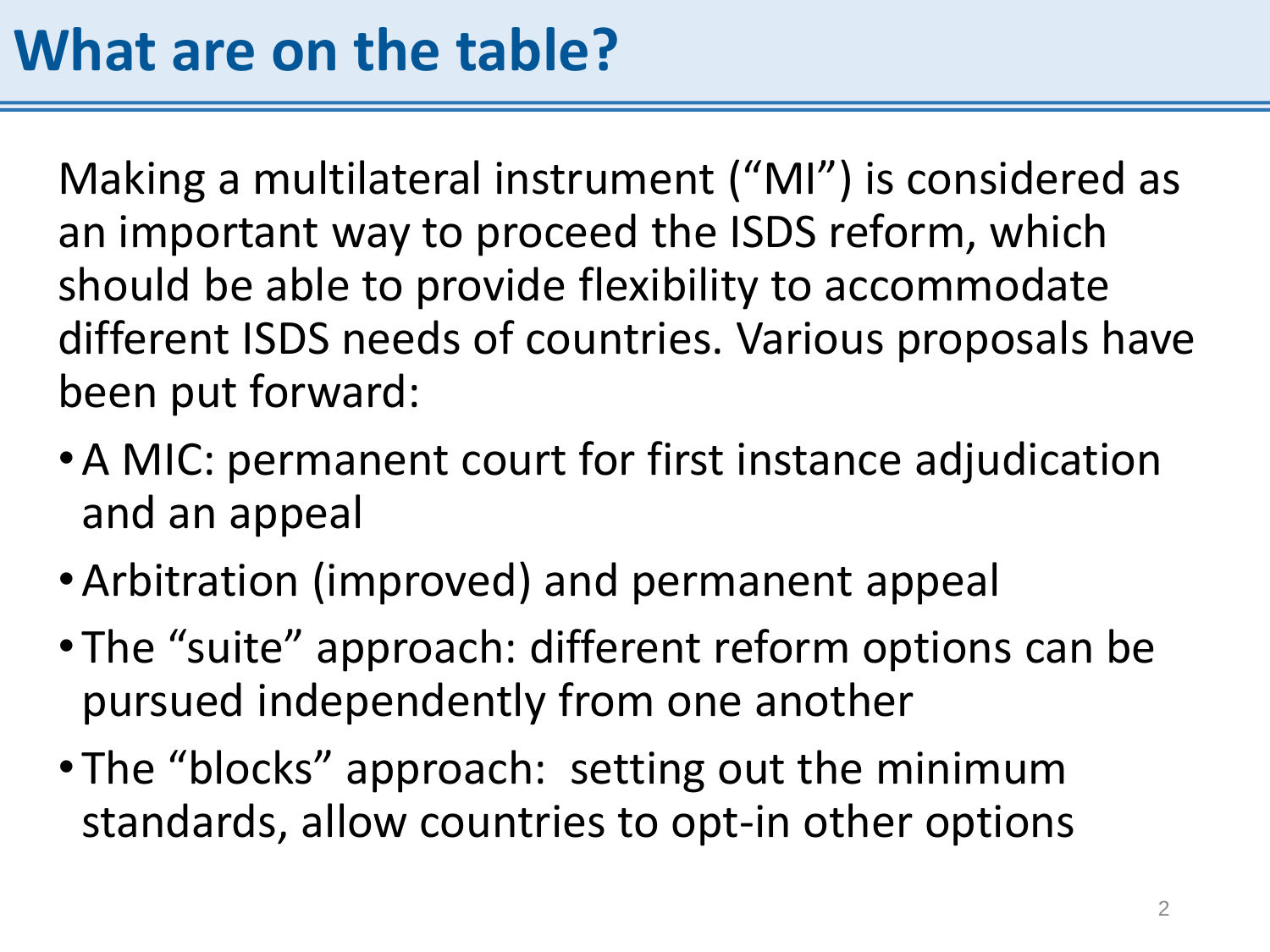All models necessitates a combination of two or more ISDS reform options, which would prompt a connectivity issue, particularly the "Blocks" and "Suite" proposals.

Consideration of connectivity relies on the compatibility and conflict of different options. Options could be supplementary to or conflicting with each other. The connection of these options not only impacts the function of the options combined, but also influences the structure of the MI (existence/absence of appeal, reform priority would be different).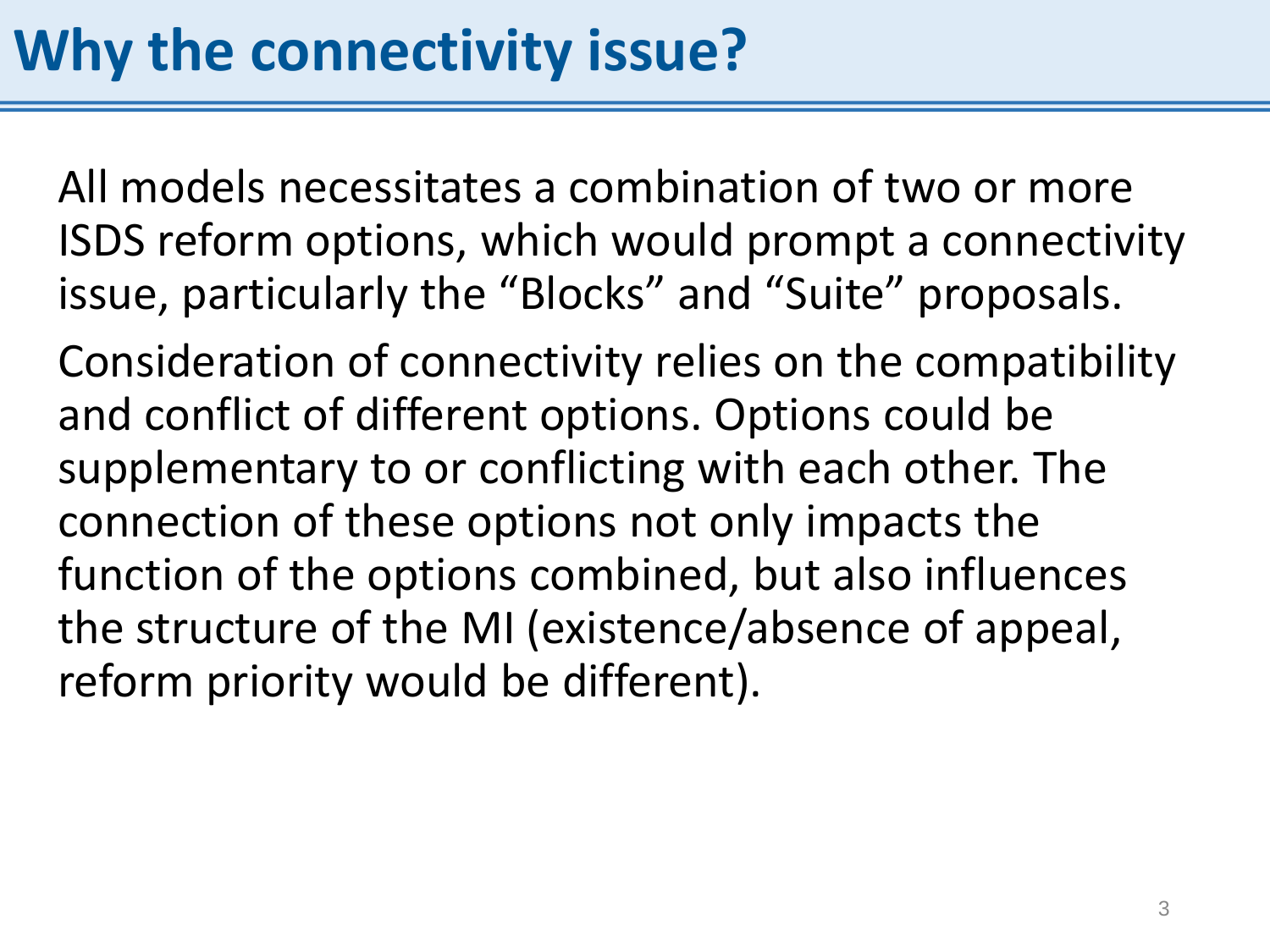Various existing and potentially novel ISDS reform options could be considered for the MI. The majority of proposals include various existing ISDS options, touching upon many aspects of the existing ISDS regime.

Compatibility: countries may have different priorities. If all existing tools should be part of the MI, it is necessary that they would not work against each other (e.g. country favor of arbitration may focus more on reforming the procedural issues, not appeal).

Connectivity: different options could be used, selecting one option may impact the other, thus in addition to improving of the options, the connectivity between them should be considered.